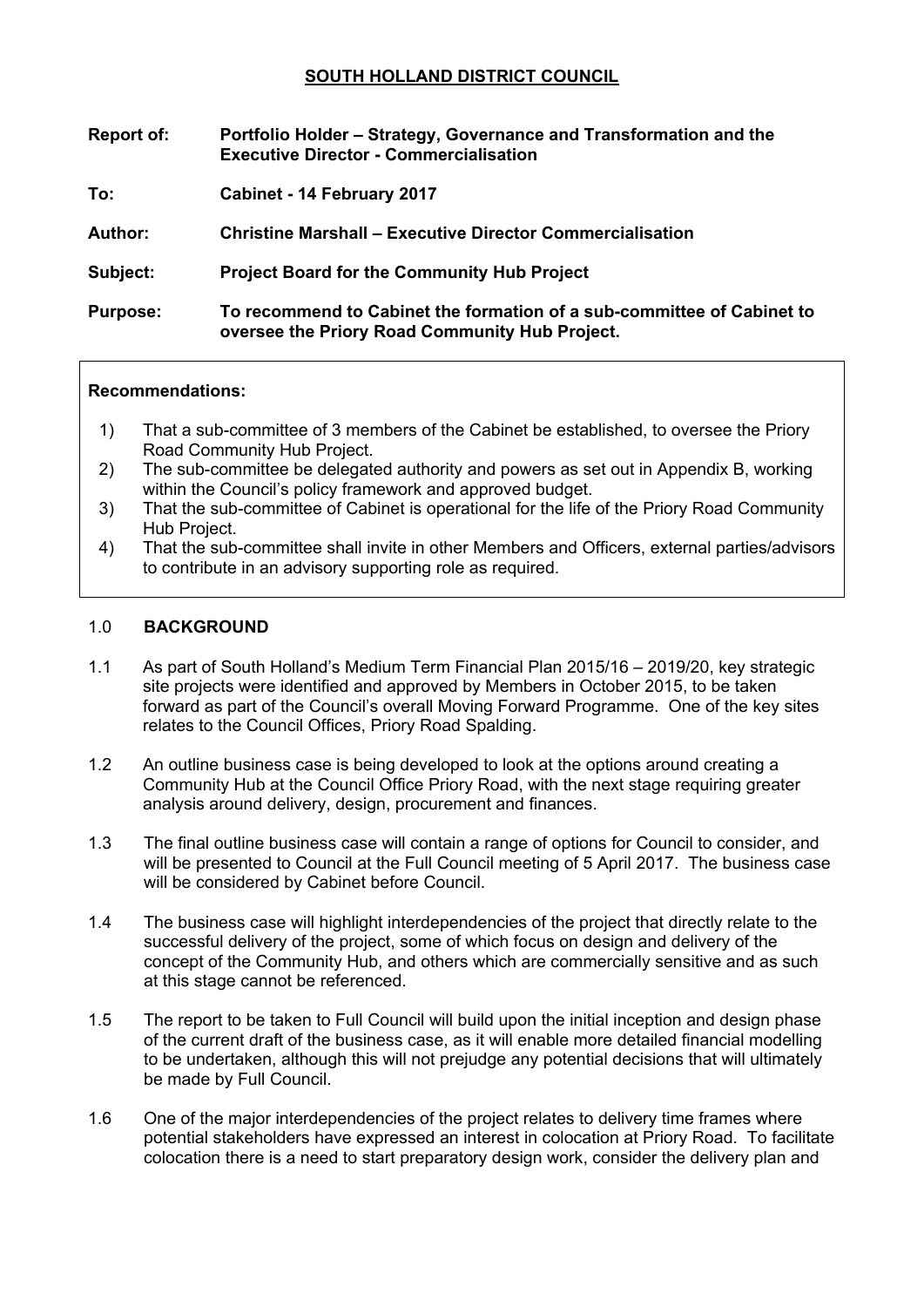establish a procurement process, so that should the Priory Road business case be approved, the foundations to deliver are in place and work can start in a timely manner.

- 1.7 Given the complexity of the project, it is recommended that this activity starts within the next few weeks and is overseen and monitored through the formation of a sub–committee of Cabinet.
- 1.8 In summary, it is essential that members are able to provide oversight and steer of this important corporate project in its formative stages of design and work up. This aims to ensure that contractors, project managers and related support can commence as soon as the project is given authority to proceed, due to the challenging timelines. In these initial stages the work will be funded from the budget already set aside within the Moving Forward project.

### 2.0 **OPTIONS**

- 2.1 **Option 1 - Do nothing.** The risk of doing nothing and not changing the approach to how the project is overseen and delivered is to increase the pressure to deliver to key milestones and puts at risk any potential interest of stakeholders being co-located at Priory Road.
- 2.2 **Option 2 - Establish a sub-committee of Cabinet.** To establish a sub-committee of Cabinet to oversee the Priory Road Community Hub Project. The sub-committee will function through delegated powers from Cabinet as set out at Appendix B and make decisions that are of an executive nature to progress the project further.
- 2.3 The sub-committee will:
	- a. Work within established budgets.
	- b. Meet regularly and as required to facilitate delivery of the project and will follow the same rules as the Cabinet Committee process, in terms of publishing the agenda at least 5 clear days before the meeting and minutes being produced
	- c. Be able to ask other Elected Members and Officers, advisors/experts to be invited to attend the sub-committee in an advisory supporting role as required.
	- d. Have such level of delegated authority as the Cabinet may approve.

## 3.0 **REASONS FOR RECOMMENDATIONS**

3.1 The formation of a sub–committee of Cabinet to act as an Executive Delivery Board for the life span of the Community Hub Project will provide a robust governance framework, facilitate efficient decision making and will help to minimise risk to the delivery of the project to set timescales and within agreed budgets.

## 4.0 **EXPECTED BENEFITS**

4.1 The primary benefit of a sub-committee of Cabinet will be having a governance structure in place that monitors delivery of a key strategic project, as well as being responsive in terms of being able to make executive decisions in a timely and proactive way, that minimises risks of delivery both in terms of time and cost.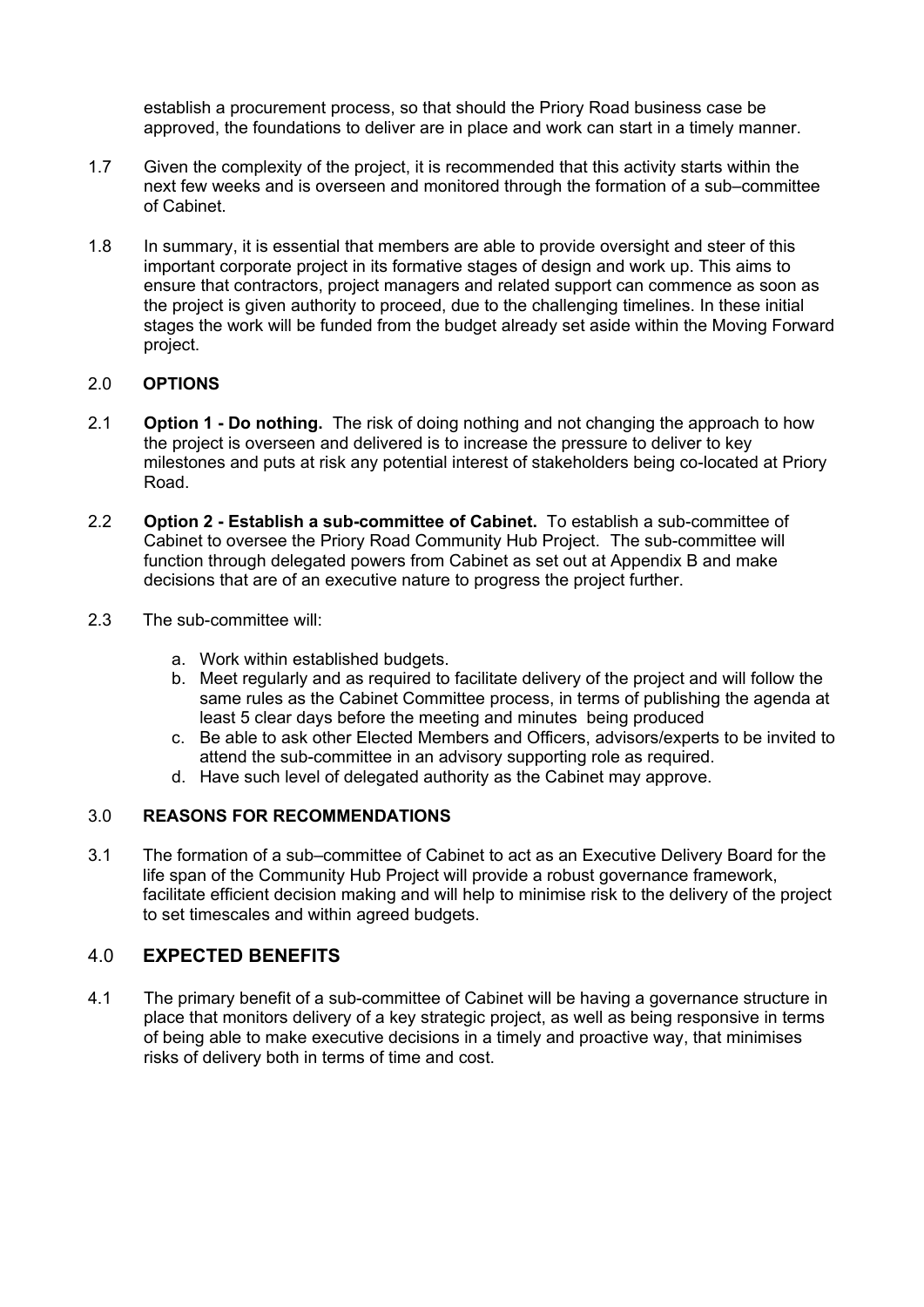#### 5.0 **IMPLICATIONS**

#### 5.1 **Carbon Footprint / Environmental Issues**

- 5.1.1 It is the opinion of the report author that there are no specific implications relating to carbon footprint and/or environmental issues at this stage.
- 5.1.2 It is envisaged that that these factors will be considered as part of the refurbishment process.

#### 5.2 **Constitution & Legal**

5.2.1 The law and the Council's Constitution allow executive decisions to be delegated to a subcommittee of Cabinet.

### 5.3 **Contracts**

- 5.3.1 SCAPE Group Ltd is a procurement and minor construction framework that is currently being utilised to develop further more detailed designs for a Community Hub concept is a procurement and minor construction framework that is currently being utilised to develop further more detailed designs for a Community Hub concept; undertake an analysis of the implications around delivery mechanisms; resourcing; financing construction costs, as well as assessing the feasibility of delivering a ground floor Community Hub by November 2017.
- 5.3.2 No contractual arrangements are in place as the SCAPE Framework operates on the principle of an access agreement. However activity around design, delivery and financial modelling will need to be completed between now and Full Council in April, to enable a contract to be signed in a timely manner, should the business case be approved.

#### 5.4 **Corporate Priorities**

5.4.1 It is the opinion of the report author that there is an interdependency linked to the corporate priorities at this stage. The main priority focuses on providing the right services, at the right time, in the right way.

#### 5.5 **Crime and Disorder**

5.5.1 It is the opinion of the report author that there is no impact from this report relating to crime and disorder.

### 5.6 **Equality and Diversity / Human Rights**

- 5.6.1 It is the opinion of the report author that there is no immediate impact as a result of this report.
- 5.6.2 Each phase of delivery in its own right will have an equality impact assessment undertaken as required.

### 5.7 **Financial**

- 5.7.1 The business case for a Priory Road Community Hub will include financial modelling and a breakdown of costs and expected financial benefits.
- 5.7.2 Priory Road is included in the Moving Forward Programme which was approved by Council on 14 October 2015 within the Aligning Public Services strategic theme.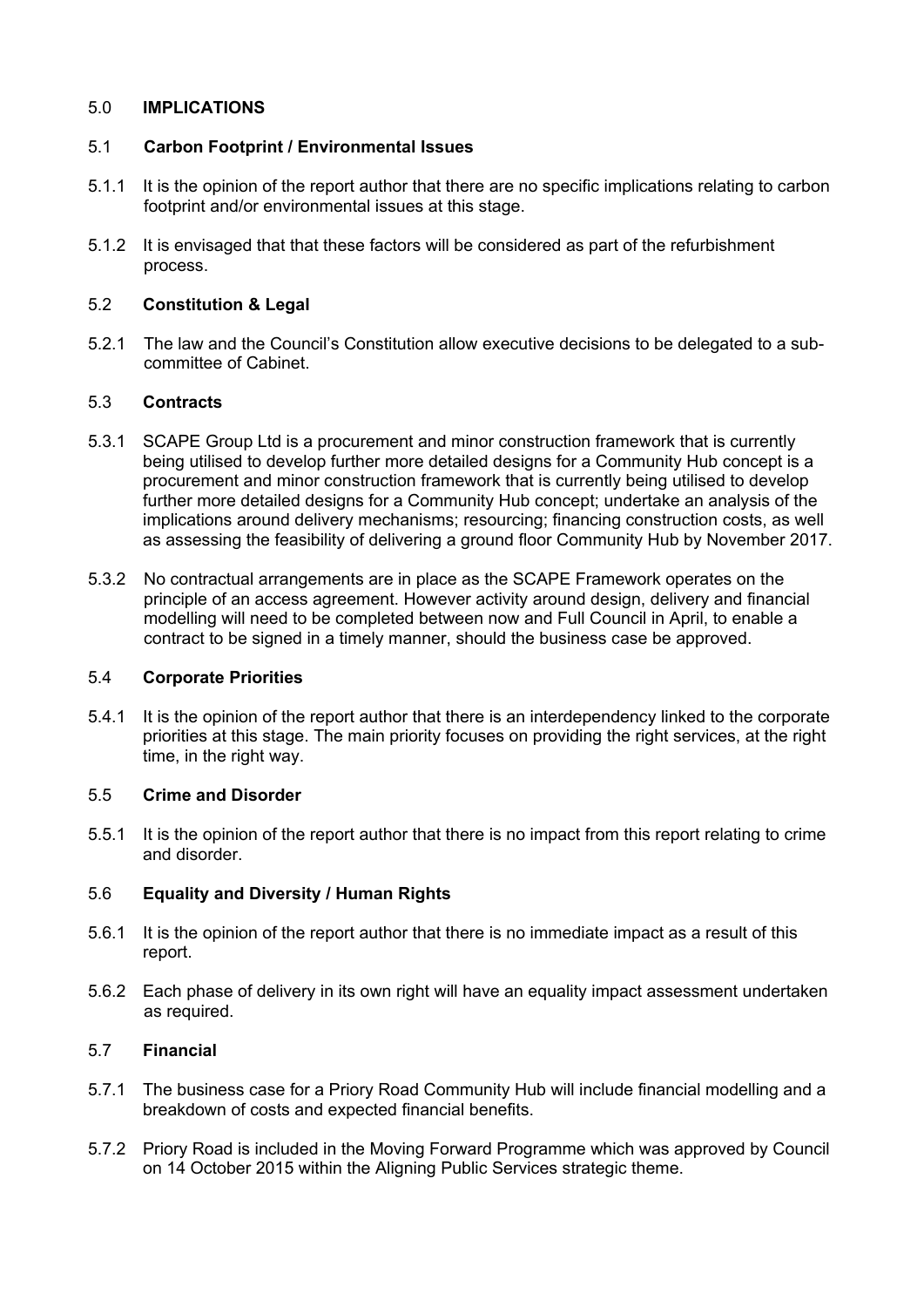5.7.3 Funding will be accessed through the Moving Forward Programme's Budget.

### 5.8 **Health & Wellbeing**

5.8.1 The creation of a Community Hub within Priory Road that has partners co-locating will create a central location for the residents of the community providing a better user experience. The Community Hub will reduce the time delay that can be experienced between partners with regards to sharing of information and potential duplication of processes as the same enquiry is relayed several times before resolution can be sought.

### 5.9 **Reputation**

5.9.1 The recommended development of Priory Road in a timely manner, working in partnership with other key public sector organisations would have a positive reputational impact for the Council.

### 5.10 **Risk Management**

- 5.10.1 The sub-committee that is being proposed will help off-set the risks associated with the timeline and pace with which this project needs to proceed. Early oversight and engagement by members will help facilitate the decision making process as the project moves forward.
- 5.10.2 The risk of doing nothing may lead to the Council not being able to react in a timely manner to partners requirements that are emerging and this will reduce the opportunity of creating a Community Hub and potential income streams/reduced costs.

### 5.11 **Staffing**

- 5.11.1 Successful delivery of this strategic site will require dedicated resource and a dedicated Project Manager with the necessary skill sets. It will be agreed by the Priory Road subcommittee when this resource is needed.
- 5.11.2 Programme Management for the delivery of the site will be resourced through South Holland's Programme Delivery Manager over the medium term for continuity of delivery.

## 5.12 **Stakeholders / Consultation / Timescales**

- 5.12.1 Stakeholder management will be a key component surrounding the delivery of this site and a communications plan for the project will be developed.
- 5.12.2 Timescales for any stakeholder engagement will be time-tabled as part of the engagement, design and delivery plan.

## 6.0 **WARDS/COMMUNITIES AFFECTED**

6.1 Not applicable.

### 7.0 **ACRONYMS**

7.1 None

Background papers:- None